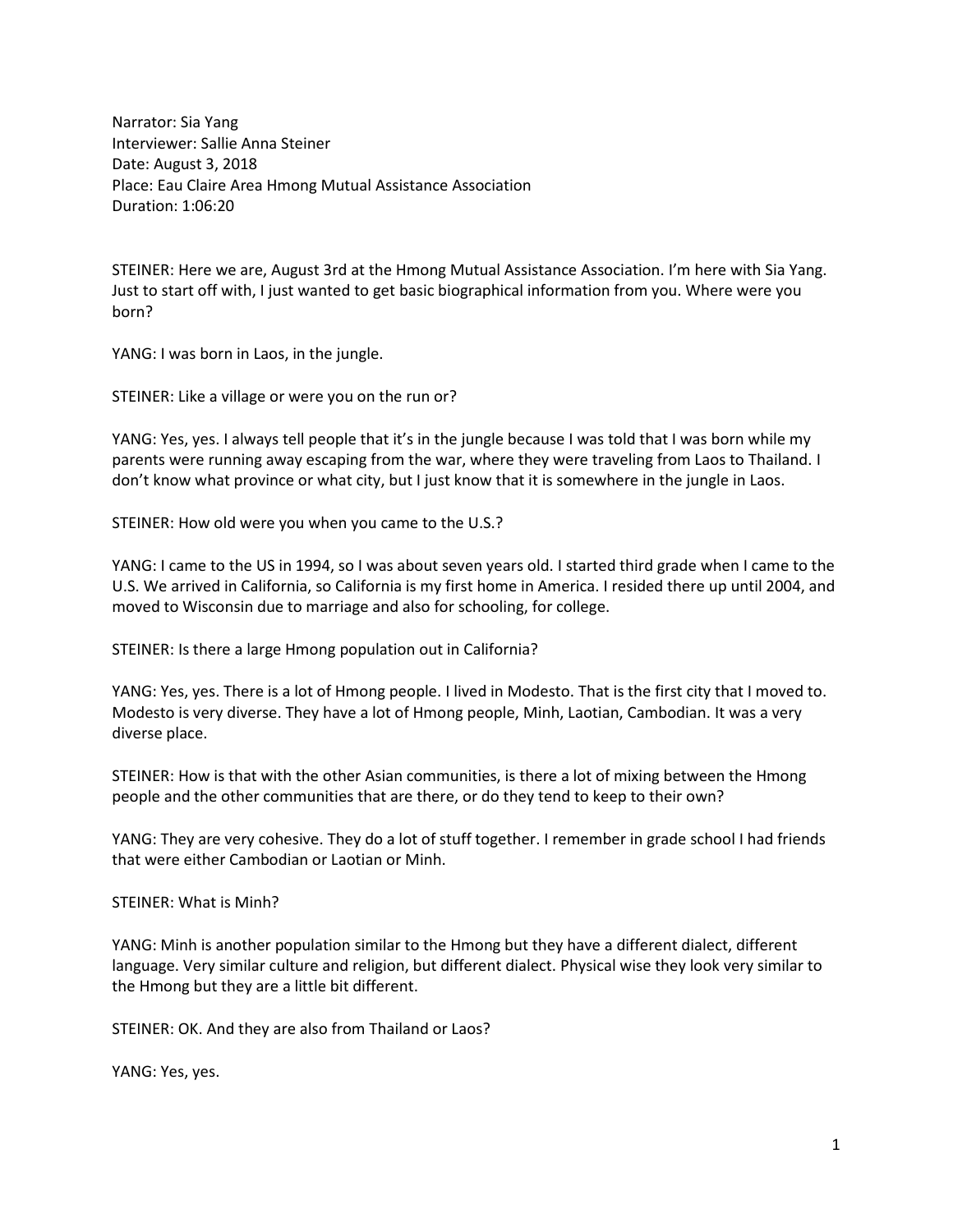STEINER: Have you visited other Hmong communities (obviously yes), and how is being Hmong in Eau Claire different from being Hmong in other places?

YANG: I think I want to speak to California first. I lived in Modesto and then I moved to Sacramento. So Sacramento is the capital of California, of course, so you have exposure to more people, Hmong people and every one. I guess from my experience, when I was living in Modesto, back then it was pretty small but now it is pretty huge. So the population back then was pretty similar to Eau Claire where everyone knows everyone, and they are very connected. It is like a community.

# STEINER: Strong community bonds?

YANG: Yes, yes. But then when I moved to Sacramento because it's a bigger city, more population, it's more developed, people tend to not be connected as much because they are out and about and doing other stuff. You know people are working. They have families to raise, and they just don't seem to interconnect with each other very much.

STEINER: Hmong people specifically, or just the community as a whole?

YANG: I would say the Hmong people, just the Hmong population specifically, because when you have more people involved like living together, you just don't see the cohesiveness. People are kind of to themselves. I know I was involved in a lot of organizations when I was in Sacramento. I also think that has to do with the more resources that we have in the community also has some kind of impact on the way that people interact with each other. So for an example, in Sacramento we used to have the Hmong Association. We also had the Hmong women's circle. We also have another extension for the youth, and then another like a radio show specifically for the Hmong people. So when you have a lot of resources like this people tend to go separate ways. They tend to go wherever fits their interest. So you don't see the connection within the community and within the people.

But here in Eau Claire, we don't have Hmong women's circle. All we have is the Hmong Association. Therefore, the Hmong Association brings everyone together. I guess when there is one center like this, everyone just comes to the center for resources and to feel connected to their culture. But when you have a lot of resources like Sacramento, people go to different resources to be connected and to feel their culture. So here in Eau Claire we have the association, and all the programs are within the Hmong Association, so everyone comes to a one stop center to remember who they are, to remember their roots and their culture.

In bigger cities like Sacramento… and another thing I want to tap into is St. Paul or Minneapolis. I've been there, I was also involved in some of their community resources like community events, I was a part of lot of their events. I was involved in St. Paul and Minneapolis and I do see a lot of differences, too. It is very similar to Sacramento because they have a lot of resources, a lot of organizations. If you go to the city, Minneapolis and St. Paul, they have a lot of services, a lot of organizations for the Hmong population, therefore people tend to go into different…. I want to say that it is almost like organizations and clubs. People go to the club that best suits who they are.

STEINER: Yes. They make little sub communities within the larger one.

YANG: Exactly. For example, in Minneapolis, in the city--when I say city I am talking about St. Paul and Minneapolis--they have professional organizations for professional women. They have another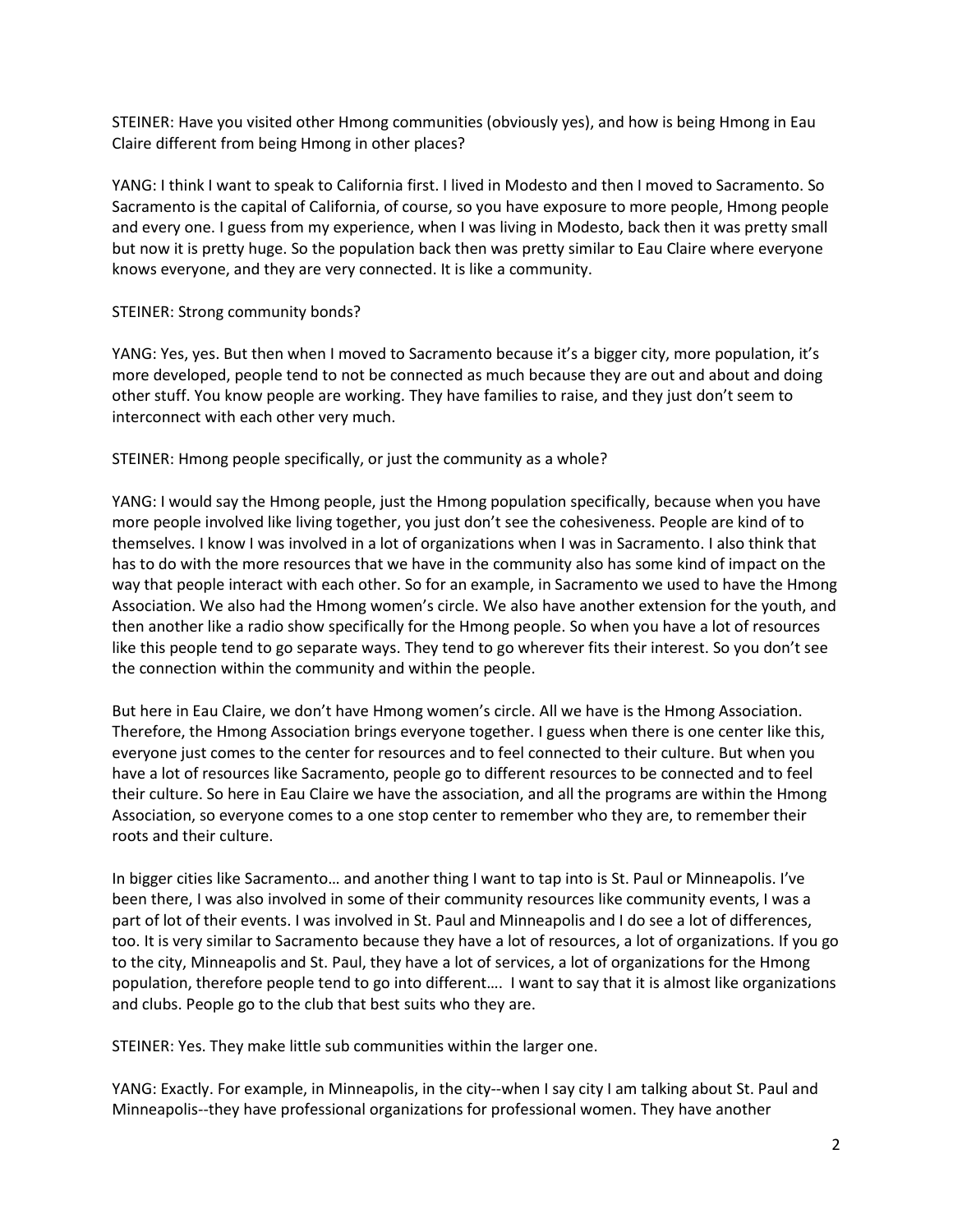organization specifically for the police officers. They also have another organization for women who are into politics. So different stuff like this. It is just that in bigger cities with more resources and more organizations, people tend to go where they feel whatever best matches their interest.

STEINER: Do you like being in a smaller place where you have more a sense of just like single community like they have here, or there are negatives and positives of both?

YANG: I would say that they each have different positives and negatives. For example, in a smaller town like Eau Claire we have one center we can go to, and sometimes I really wish that we had more. But when it gets too much, it can also be a problem because now everyone is doing their stuff, and you don't see the interconnectedness. I want to give the example like Minneapolis and St. Paul have two Hmong New Year's events, and in my perspective it's like we should just have one like Eau Claire because why have two and separate the people.

## STEINER: I see.

YANG: So that's what I am talking about. So that is the disadvantage of being in a big cities. However, I do know that in small towns people are more connected. They feel enriched with their culture just because you go to one center and that is for everyone, and there is no separation. You don't have options. I guess sometimes not having options is also better.

STEINER: Do you think there is anything about the landscape or the environment that Hmong people have connected with here, or it's been a challenge here? Especially coming from California....

YANG: Yeah.

STEINER: I was thinking Southeast Asia is a very hot and humid place.

YANG: Yes, definitely.

STEINER: California is a dry hot.

YANG: Oh, yes. Very dry in California. I just came back from there not too long ago, in July. It's very dry. It is like a desert. I know that here in the Midwest it is very like this weather we have now, especially the rain this summer, also with all the green stuff that we have, it is very identical to Laos, like the forest. At least I was told that what we have here is very similar to Laos. The landscape, the trees, rain in the summer--that doesn't happen in California ever. The mountains, especially here in Wisconsin…

# STEINER: Like the hilly….

YANG: Yes. A landscape like that just reminds a lot of people of Laos, about their homeland. I know it was weird for me at first when I came to Wisconsin from the flat low land like California, the valley, to Wisconsin was like wow! Here in Wisconsin we have a lot of mountains, it's up and down, and when I got here it was almost like going back to Laos and Thailand. When I saw all the green stuff it was like whoa, it's beautiful. It is very beautiful. But, here in Wisconsin in the Midwest we have snow, and that is…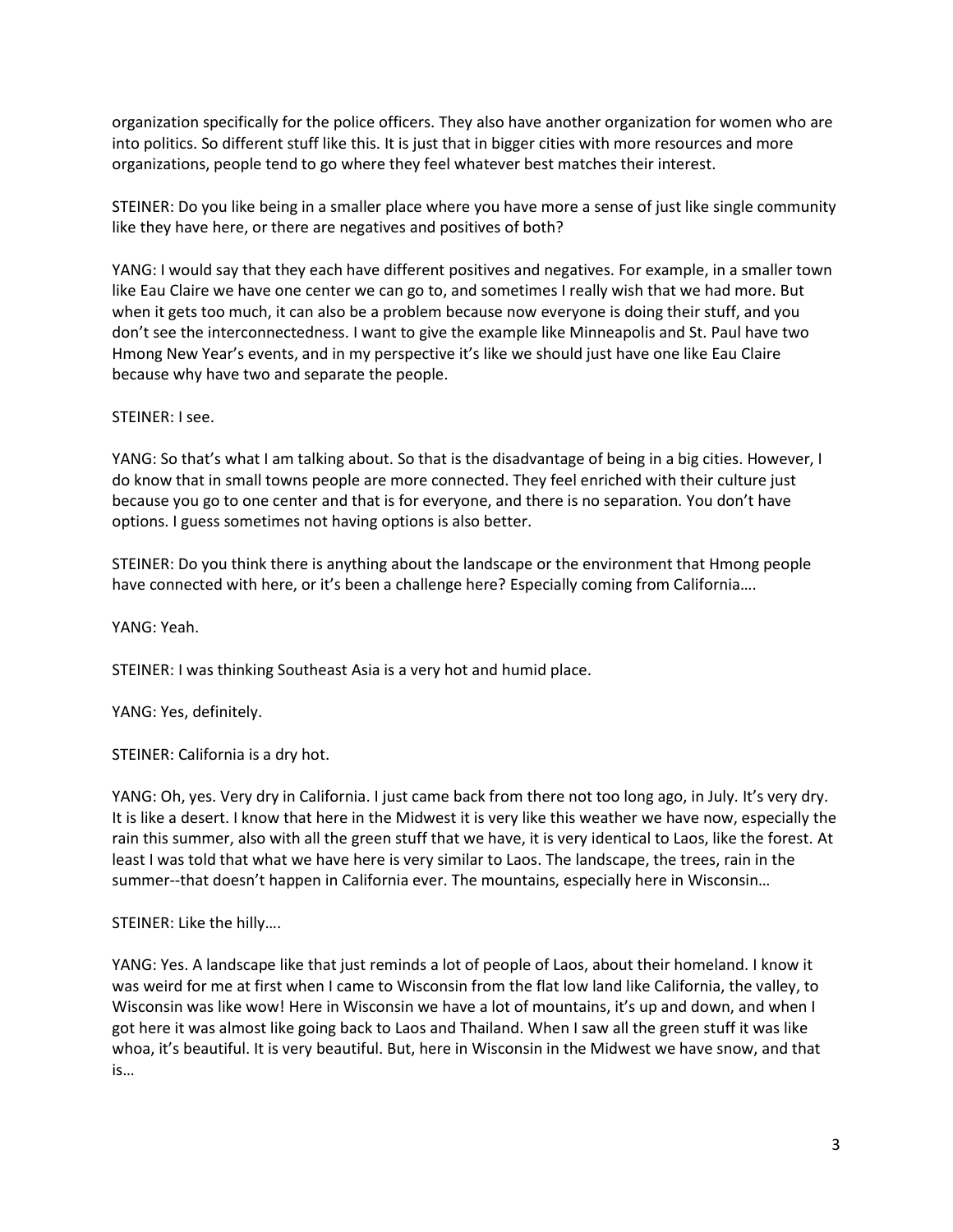STEINER: Not so much in Laos and Thailand.

YANG: No, it doesn't happen ever. So that is a big change, but I know that in the summer it's very identical to homeland, to Laos because of all the green stuff that we have. Very tropical.

STEINER: Do you have a lot of memories of Laos or Thailand, or were you young enough that you don't really remember much?

YANG: Not in Laos, to be honest. I don't remember anything from Laos. I was a baby. However, in Thailand I do remember parts of it. I still have recollections of landscapes, the buildings, people, food.

STEINER: Were you living in a camp at that point?

YANG: Yes. My family moved from Laos to Thailand and they landed in Ban Vinai. That is a camp. We resided there for about two years, and then moved another camp in Thailand again, in Chiang Kham. Then we moved to another camp, and then we came to the U.S. So three camps all together. I want to say that I didn't have a lot of reflections or a lot of memory because we were in camps. When you are in camps there are curfew times, rules and regulations to follow. There are limitations on the places you can go to. So we were being restricted, so that didn't give me a lot of exposure.

STEINER: Stressful sort of making a lot of memories.

YANG: Yes.

STEINER: But do you see a difference between, I don't know, maybe you were too young to remember a lot of how people practiced the culture at home, or maybe how people practiced the culture in the camps was probably a lot different than they practiced the culture, before, during peacetime. Did you experience a shift between how you practice Hmong culture at home and then how you did when you came to the U.S.?

YANG: Yes, definitely. I can speak a little to that. Back in Laos and Thailand, one example that I want to give is funerals. In Thailand and Laos when someone passed away, we could do the funeral at our home, inside our house without any restrictions, and that is normal, that's normal cultural practice. And that is the way it should be, that when someone passes away and you are going to have the funeral, you do it within your house where the person actually resides. So funerals were done in that respect, without any complications. They cooked there, and they do the whole funeral. It's about three or four days, and you don't have to wait for a couple weeks out. For example, if someone passed away today you could start the funeral later or you could start the funeral right away without having to wait.

So back at home it's more convenient to practice culture. And it looks very real because that's how it has always been practiced. However, when we moved to the United States, we could no longer do that. We cannot do the funeral at our house. We had to go to the funeral home. We had to take the body, freeze it, and wait for a funeral home to be available. Then when someone passed away, you had to wait maybe a week or two before you can actually do the funeral. When you do the funeral, because it's a different society, people tend to do it on the weekend, not the day shift. We have to wait a couple of weeks out. You have to not do it at your house. There may be some restrictions with the funeral homes.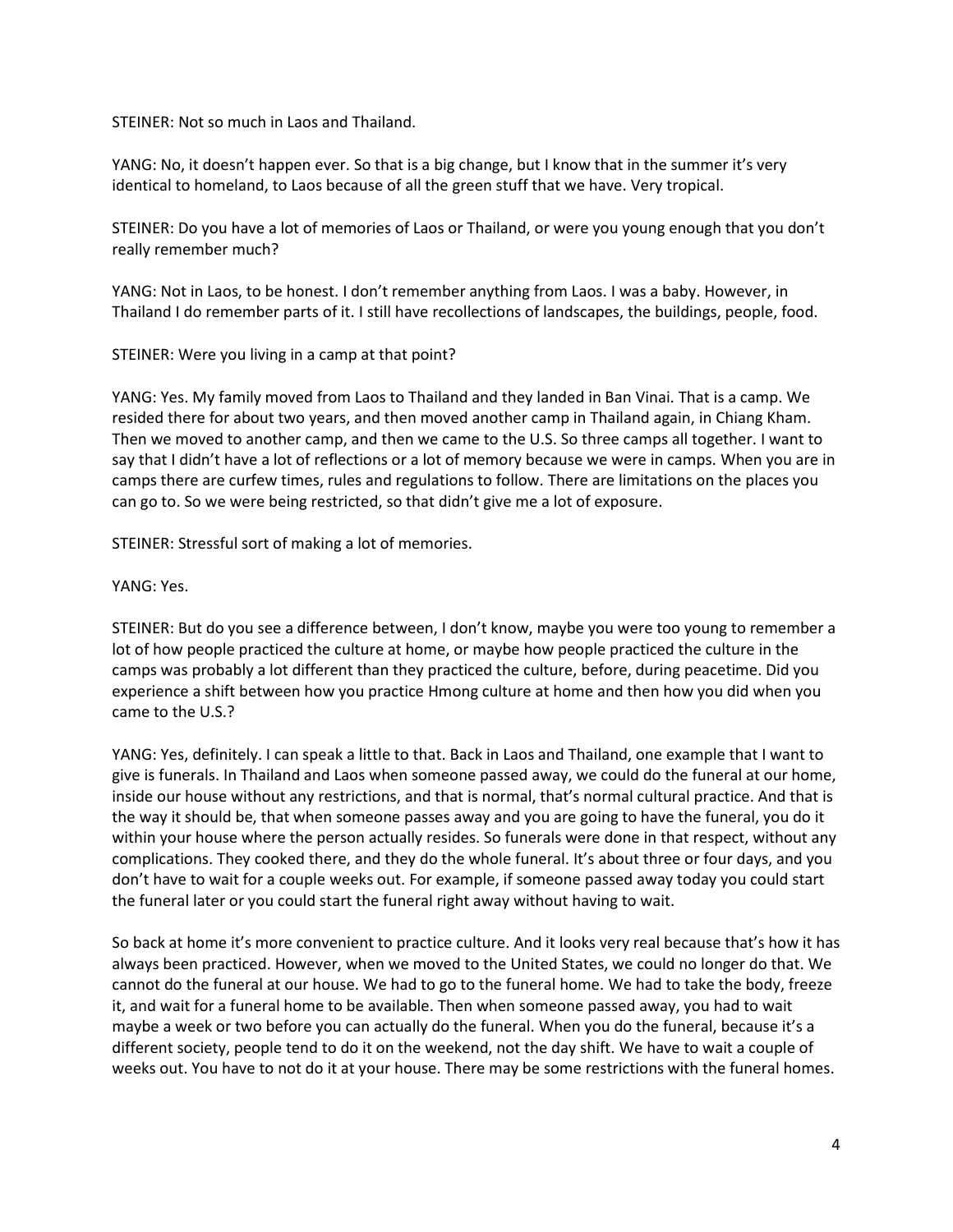So for example, we use a lot alcohol when it comes to funerals, and alcohol is part of the culture, it is part of a sign of respect.

# STEINER: Ritual drinking?

YANG: Yes. Definitely. But here in the United States, there are some restrictions. Some funeral homes would not allow the Hmong people to use alcohol on their premises. When that happens, then you are losing the culture. You are losing the richness of the culture when you don't practice a piece of it. So I think those are some differences. We are restricted to do the funeral from Friday to Monday. It's just different. Then you have to do the cemetery. Everything is different. You have to go through the process. There is a process in place now in the United States, and we had to follow that process. Again, things have changed. Culture has changed with time. It's not very convenient anymore because we are in a different society. So, like for an example here in the U.S. people work, they have a job, and they're busy. They are contributing to the workforce. Therefore, when stuff like this comes upon them, they have to plan. So you can't just do the funeral, OK, we are going to do the funeral and we are going to do it at home, we are going to prep, we are going to do this, so it is definitely different.

## STEINER: It's not built into your life in a natural way.

YANG: Right, so that has been different. Another difference is the New Year. In Laos and Thailand, each city has their individual New Year. And we still do that here in the United States because of the different timing. But back in the homeland, we don't have to rent space. It's a real New Year celebration where families, friends, people all come together to spend time together. It's a time for young people to come together to find their significant others, and that kind of stuff. But here in the United States, we are restricted too, because you can't just go out to a park and be like, OK we are going to the New Year. You cannot just do that.

# STEINER: You have to get a permit.

YANG: Exactly. You cannot publicize something. So you have to get a permit, you have to pay rental fees. There are policies to follow and you can't just be anywhere. You have to be within your space and you have to let the people know what exactly you are doing. So again that kind of restricts cultural practices. For example, like here in Eau Claire New Year's, the New Year event is indoors versus back at home all New Years are outdoors. All of the New Year's events are outdoors, but here in the Midwest most of the New Year's events are indoors, and it's only for a couple of days.

### STEINER: When does the New Year happen?

YANG: Here in Eau Claire, the second week in November on Saturday and Sunday. So it's only two days. We cut down from five to seven days like back at home to two days or three days. So this year the New Year is November 10<sup>th</sup> and 11<sup>th</sup>. So for two days. So those are just some changes to culture, to practices. Right now with the New Year, Fresno has retained the longest, the New Year that is closest to home. They have their New Years for seven days, and that's the closest. That is the international New Year. That usually occurs the week before Christmas all the way through New Year's day. And it is outdoors, so it is very identical to home.

STEINER: Speaking of home, have you been able to go back to Thailand or Laos or anything at all?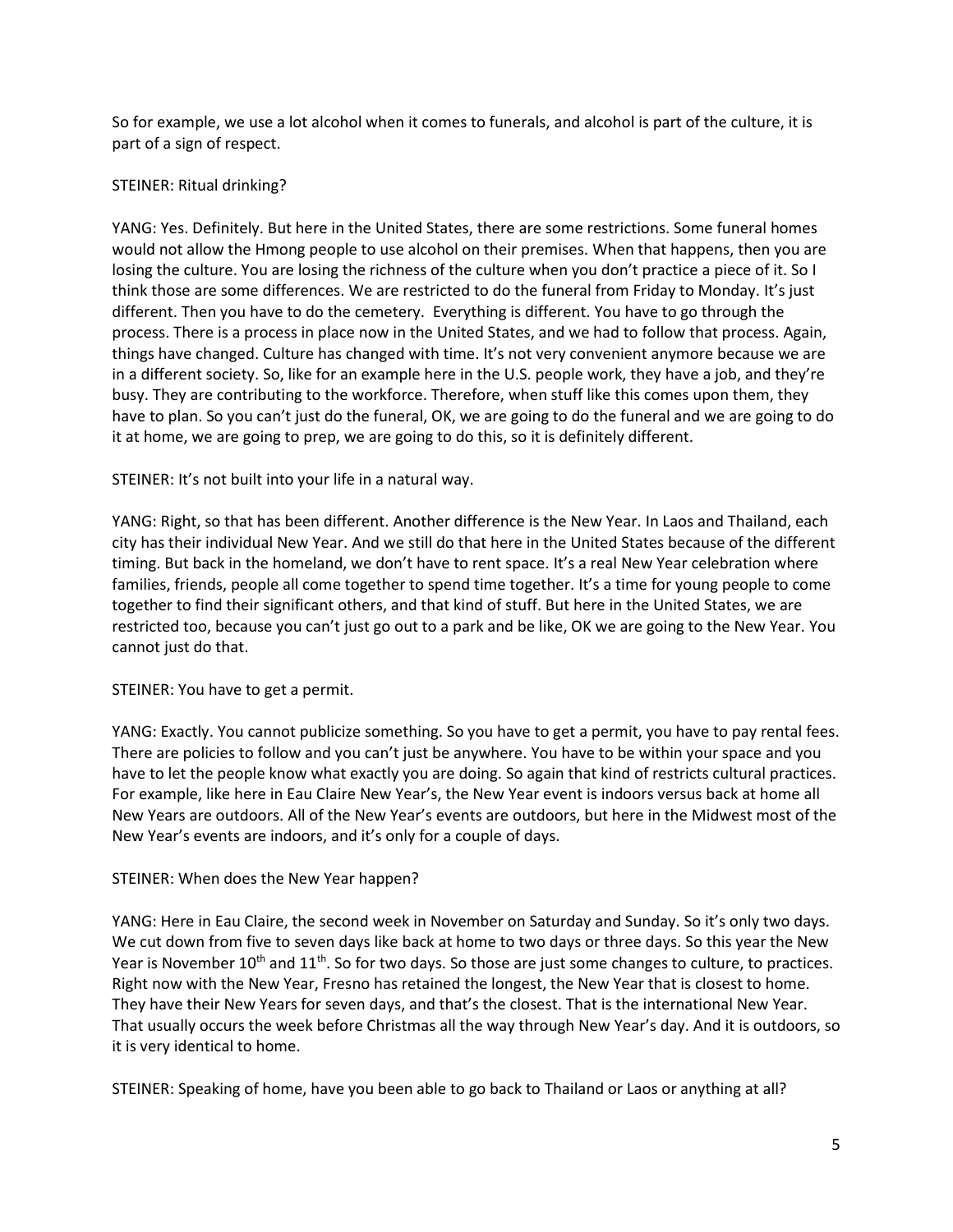YANG: I have not. That's one of my goals for the future. I have not visited home yet.

STEINER: Have you heard from other people who have gone back at all? I wonder how life there has changed for Hmong people.

YANG: I've heard about it. I've talked to a couple of my students who did the over….

STEINER: Study abroad?

YANG: Yes, the study abroad. And things have changed a little bit culture wise. I know outfits, clothing wise have changed. But the New Year's is still outdoors. There are more people involved with ball tossing and that kind of stuff. However, here in the United States we don't do a lot of that. The ball tossing at least in small towns like Eau Claire and other places don't really…

STEINER: It is like a traditional game?

YANG: Yes. It's a traditional game but it is technically for single people to come together to get to know each other. Courtship. Yes.

STEINER: What is it called?

YANG: Ball tossing. *Pov pob*.

STEINER: So how does that bring people together?

YANG: So this is how it works. All the single people... so if I am single and you are single, we are women, then we would ball toss each other to start off with. It is usually the guys that don't start the ball toss, it is usually the single women ball tossing to each other. And then single men would walk around, and if there is someone that they are interested in, then they would go and talk to that person. So for example, if they are interested in you, then that person--that man--could talk to you and get to know you, and then ask to ball toss with you so that you guys can ball toss and get to know each other better. In the process, you may chant to each other because with the Hmong people, we are not very direct. So the guy could walk over and be like OK I am interested in you, but they're not going to say that I like you and I want to get to know you more, but they are going to express their feelings through chant, through *kwv txhiaj*. So the ball toss is like an activity to give you guys the time to get to know each other. But really it's so you could actually chant to each other.

STEINER: What do you chant, just like little word games?

YANG: It is a really long chant depending upon the person's strength. So for example, the guy could chant "And now I met you, I walked through the whole New Years and I couldn't find anyone, and today I find you and I really like you. Where are you from?" in the chant. It could be like a five minute to ten minute chant.

STEINER: He just comes up with impromptu?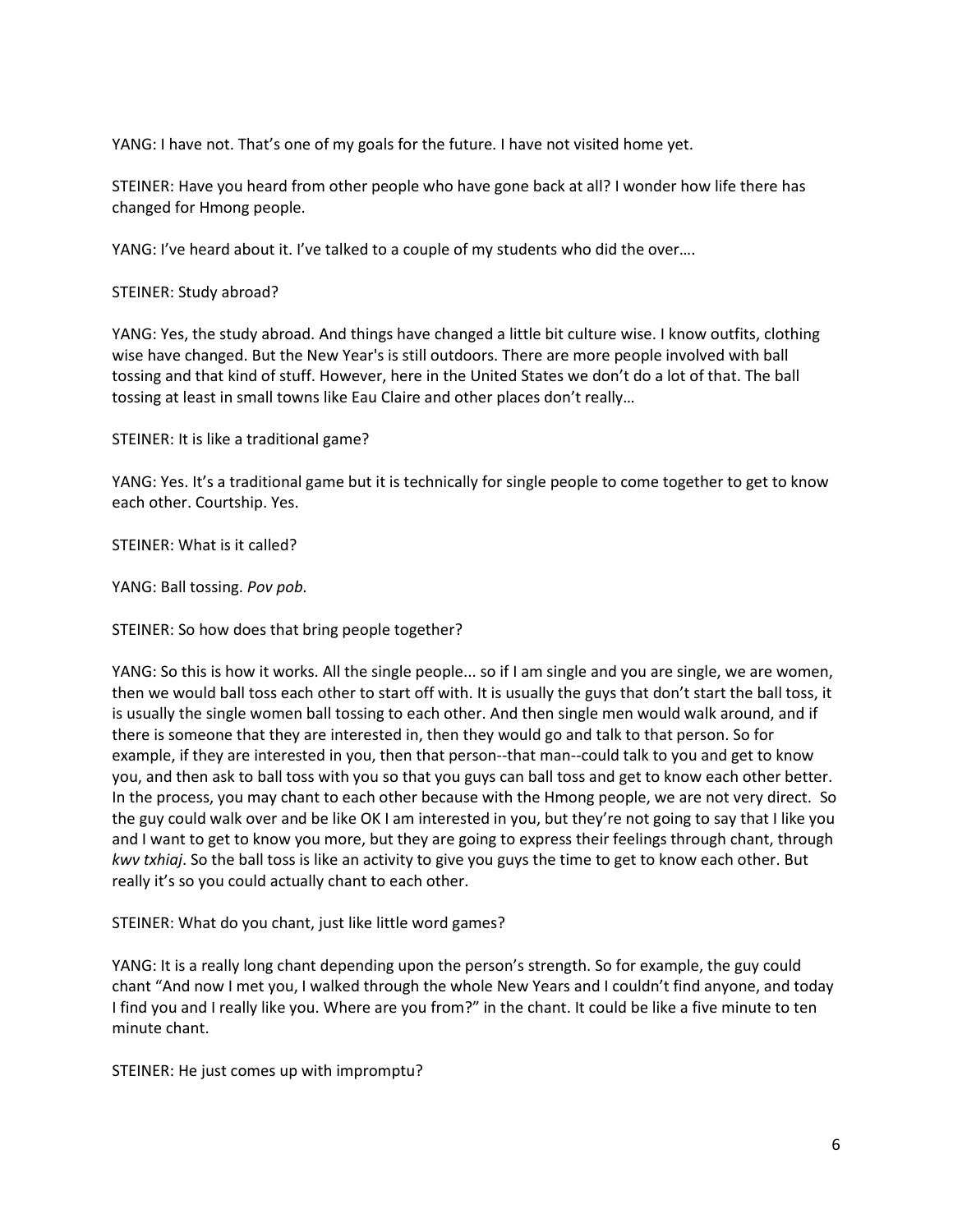YANG: Yes, yes.

STEINER: So it's not like a set line.

YANG: No, no. It is not set. I always tell my students that it's on the spot. They say whatever comes to their mind. But then it is all connected, so its proverbs involved, rhymes, and rhythm all involved.

STEINER: So there is a style to it.

YANG: There is a style to it.

STEINER: Have you ever, did you meet your husband doing this?

YANG: No. [Laughter] Back here in the United States that was not….

STEINER: So it is not something people practice around here?

YANG: Not so much here now with the young generation, but with elders, they still practiced that.

STEINER: How do young people tend to meet here, do they still practice some of these courtship rituals?

YANG: No, here in the United States they are very direct. As society changes, and we have new generations now, and they are very direct. With technology, too, people are just so direct that if they go to New Year's events and they like each other they'll ask for phone numbers. Like "What is your phone number? Where do you go to school?" They are really direct now so they don't chant. I also think that they're direct because they don't know the culture. They don't know the chant. And if we don't know the chant, you want to do just go with whatever is convenient. So part of that is some of the young generation don't know the language very well, because to practice and to chant you have to know the language well. So I know that here in the United States, most of them just ask for phone numbers so they can get to know the person. They are very direct.

STEINER: What do the parents think of that? It seems like it is not right?

YANG: I think that they are now used to it. Early in the 1990's was kind of awkward for someone to just be direct. But here in the 21st century in 2018, parents are very direct and they are accepting it because they know that the young generations don't know how to chant anymore. So therefore they have to be direct.

STEINER: Are proverbs important in Hmong culture?

YANG: It is. Proverbs are very important. We use a lot of proverbs in the culture, in rituals, for *maj koob*, negotiators. The *maj koob* are people that negotiate during a wedding. So lots of proverbs in the chant. Lots of proverbs in the language. And *kwv txhiaj* is another chant that we talked about, there's a lot of proverbs, too. So proverbs are used very deep in the Hmong culture, especially when it comes to funerals, weddings, and any kind of chants that we have. To understand the processes and also the chant the person has to know the language.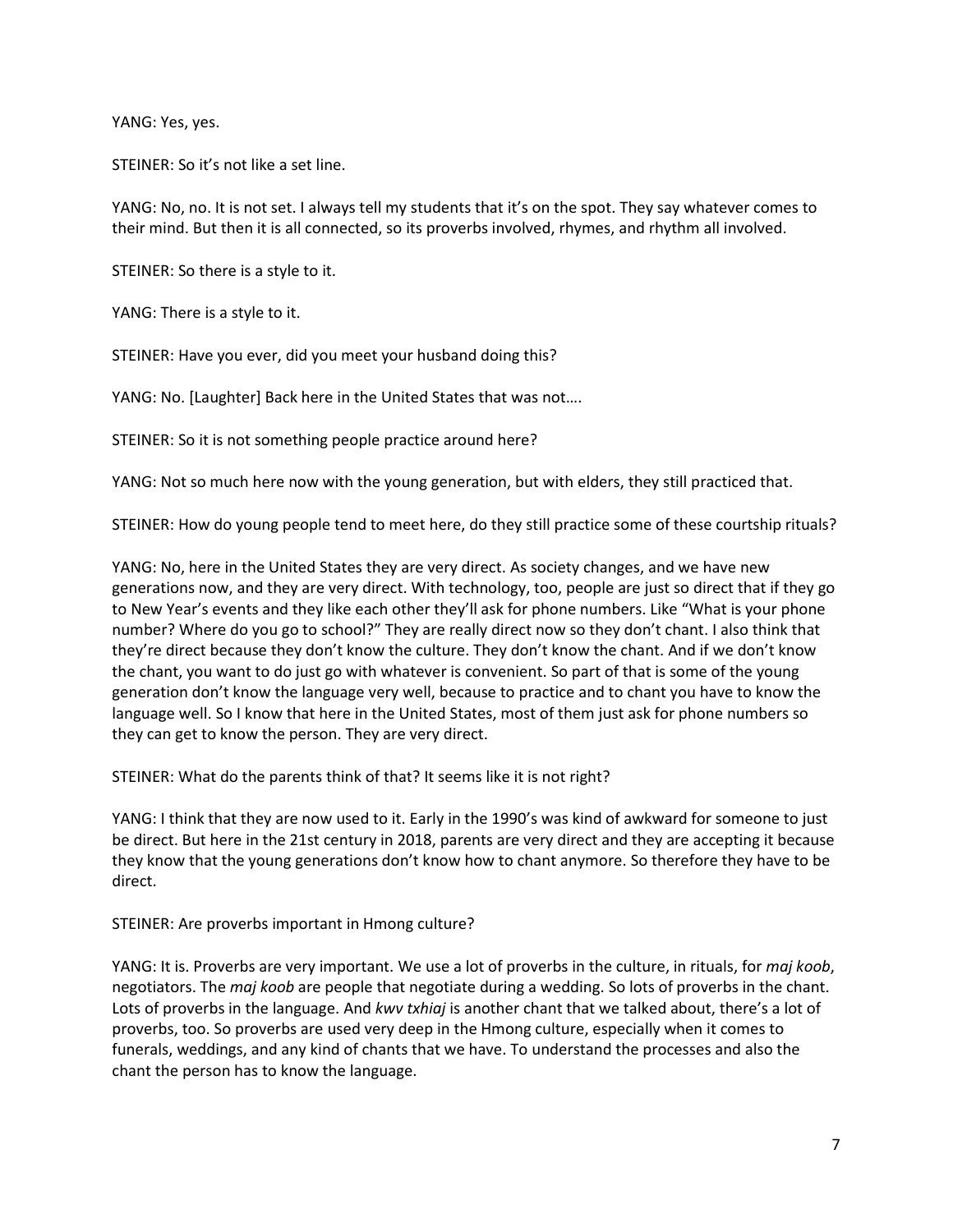STEINER: Yes. Really deeply not just…

YANG: Exactly.

STEINER: Speaking a language is one thing, but then being able to speak in proverbs, it's another level above that.

YANG: Yes.

STEINER: Can you give me an example of any of the proverbs that may be out of context and not as powerful but it would be interesting to hear an example.

YANG: Let's see, a proverb that is used often…. So one example is [speaks in Hmong], meaning that you see the bird, and birds are beautiful when they fly, but [speaks in Hmong] you don't see the bird's nest ever. So the meaning behind it is that when you see someone out in the public they may look very beautiful, very nice, but you don't know their true character. So their character could be not so good, their living environment may not be so developed, because you compare the bird, birds are very beautiful, they fly, they're free and they look beautiful when they're out in the public when they're flying in the sky. But if you look at a bird nest, it's messy and it doesn't look very stable. So therefore that is another example of like, your parents always say "OK when you are out scouting for a wife or husband be careful" because they may look very good on the outside, but their true character may not portray who they are in physical appearance.

STEINER: I see.

YANG: So those are some proverbs that we use. Another one is [speaks in Hmong], meaning that when you're not stable, you don't see anyone that's beautiful or cute or that kind of stuff. So that is exactly what it is.

STEINER: You need to be stable in order to find someone.

YANG: Right. And then when you are stable it's kind of different. So that's how it is. So saying, for example, when someone is single they are too free and they don't see the essential beauty of a person. But when they are finally married and they have committed now they start seeing other people. Yes, that is what it is. So you don't see any flaws until you have built something up.

STEINER: Then you begin to see the complexities of the person.

YANG: The flaws, yes.

STEINER: I wonder what women's roles in Hmong culture are. How are women supposed to be, or what is a woman's role in a family?

YANG: I would speak not to make comparison in a way, so in Laos and Thailand traditional role women are to do the domestic chores in the house. Taking care of the children. Tending to their husband and his family.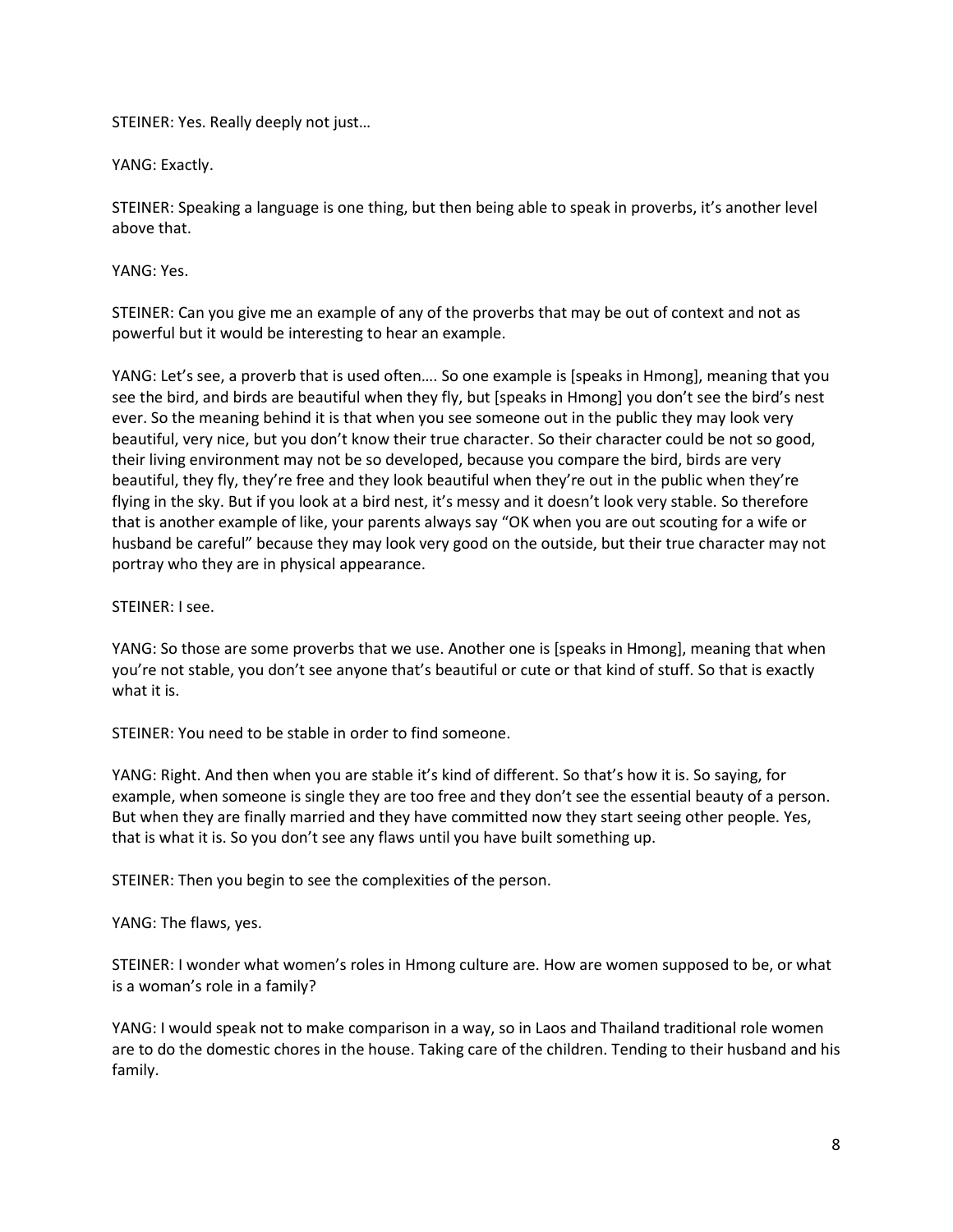STEINER: Is that the kind of thing where when you marry you go to your husband's family?

YANG: Yes. So when you marry, like myself, I am married, so I am a Yang, so I have not changed my name and that is not something traditional that we do.

STEINER: So it is not traditional that you don't ….

YANG: That we change our last names.

STEINER: OK. So you keep…

YANG: I keep my last name.

YANG: I was born into the Yang clan, and then when I married my husband he's a Xiong. Now I have to go to his side and I am one of their people now. So I would help him with everything, devote all my time and energy and strength to him and his family. So meaning that when we have ritual parties, the woman are to cook. They are to prep the food, to be the hostess to guests. We have to find a place for our guests to sleep so it was providing a lot of hospitality to guests. Also if we have in-laws then we have to help the in-laws. Meaning we cook and we clean for them to show respect and to show love. And also that is part of the traditional role of the Hmong women. We do a lot of stuff as Hmong women. You also discipline the children. You just do a lot of stuff. The majority of…

STEINER: Stabilizing the home….

YANG: Yes. So stabilizing the home, the children, keeping everyone at peace. So traditionally, that's how it is. However, with the current society here in the United States, we have a lot of Hmong women in the workforce, so that changes the role. So we may not always be able to tend to the family needs. For example, if we have in-laws, we may not be able to cook and clean all the time. We may not always be able to go to extended family's events because of work, or we may not be able to give them more time than we used to because of work. And the society has changed now that we have children, our children go to school and we have to tend to their needs, too. So the roles have shifted a little bit. I know some Hmong men are contributing to helping with domestic chores. We still have other men that are not willing to let go of that.

STEINER: So some Hmong men are changing to adapt in some ways, but maybe in other families the women have to fill two roles now rather than…

YANG: Yes. I want to say that with the young generation now, the men are more open minded and they are helping with the chores, they help with the children, they help with cooking and cleaning which really helps because we are in a very competitive society where the workforce is in the middle. So to stabilize the family, both husband and wife have to balance their role of cleaning, cooking, and disciplining the children. However, that is not always true for some families, especially for some older men that are not willing to let go of the role. They still keep the very traditional role of, I am the man, I don't cook, I don't clean, and I am here to serve the community.

STEINER: The man is the public face and the woman is the private face.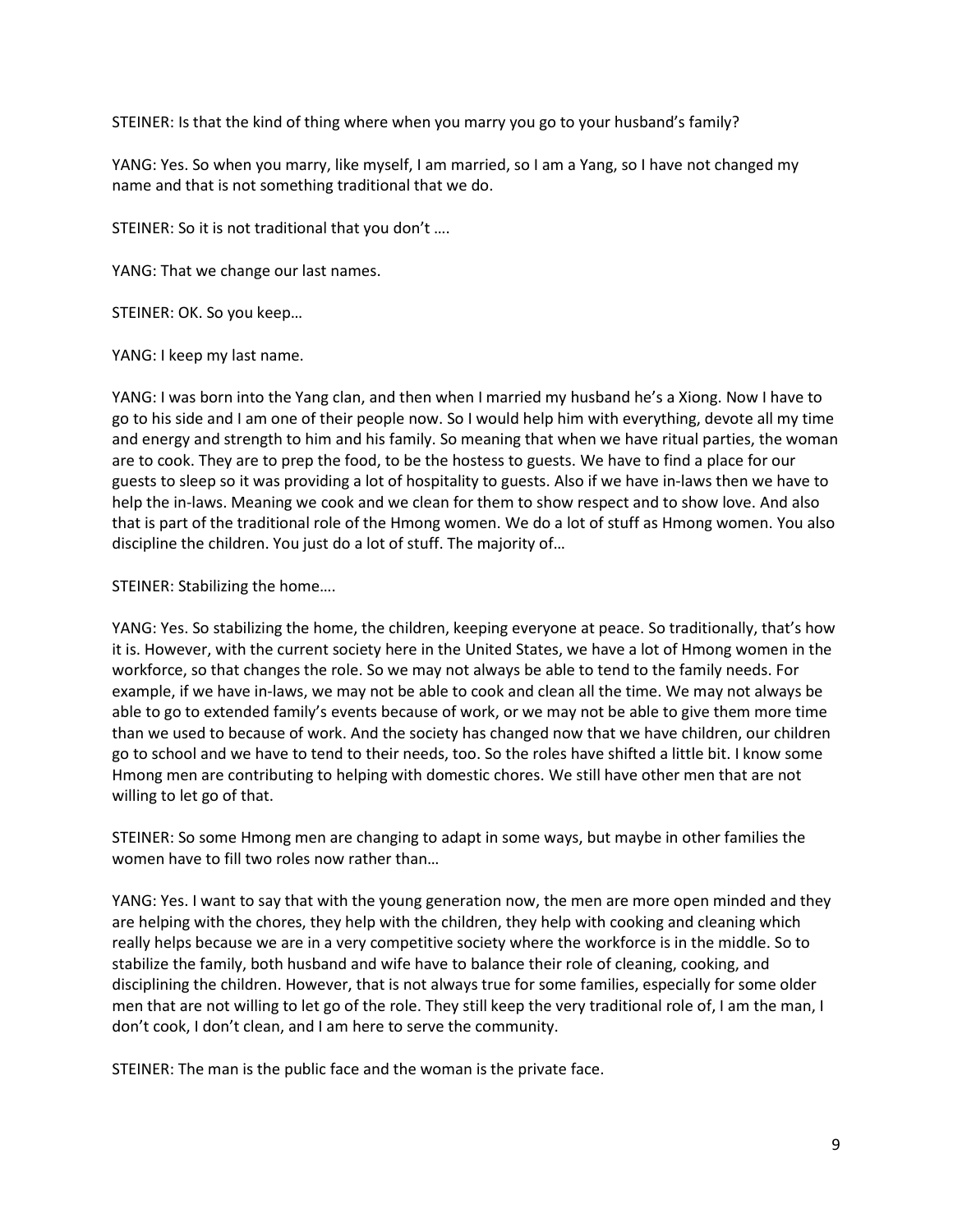YANG: Yes. You used to see a lot of that. I am involved in a lot of different stuff in the community, and it's very transparent that the men are still very involved in events. They are like the leaders and the women are subordinate to it. You don't see a lot of women in leadership roles, especially when it comes to organizations to serve the Hmong population. You don't really see a lot of women involved because they are behind the scenes. And I'm talking strictly about married women. If you are a single woman, you do have more flexibility. But again sometimes your involvement may have to be cut off when you are married, depending on the husband, whether the husband supports you to be involved. So for example, my husband is very supportive, so whatever I do in the community, he supports me so I can do a lot of stuff for the community. For example, I teach and then I'm also part of the New Year committee. So on the New Year committee, I engage with the vendors and all that stuff. In that role I do a lot of communications with the vendors, setting stuff up, talking to the building people, making sure we are using the space correctly. So I am able to be involved in those, but it also means I have to come to meetings. When I go to meetings, it is usually men that are there, not a whole lot of women. I want to say that in my committee, in the New Year committee, we only have two women alone, and the rest are men. So again, being a married woman, you really have to have a husband that supports you to go to school.

STEINER: In order to vouch for you kind of with the other men...

YANG: Right. To support to be involved so that you can put your face in the public. But if I were to be single, I could still be involved, but the risk is will my husband support me if we were to get married?

STEINER: Is it kind taboo to be an unmarried woman, an older unmarried woman in Hmong culture?

YANG: Kind of. It depends on the woman. If the woman is an educated woman, then the taboo kind of alleviates. But if it is someone who just simply doesn't want to get married, has no education, no job, then yes.

STEINER: It is a complex status thing.

YANG: Yes, it is. Again, the role is also influenced by family members, too. Extended family. So the example I gave you about involvement, so if I were to be involved as a married woman now my extended family can have an influence on my husband's perspective. So meaning if they felt that I am out of my role, that I wasn't fulfilling my role correctly, they could tell my husband, "Hey your wife is not fulfilling the right role," and things could change and that could cause a lot of dynamics issues. But I've never faced that, but I know people that have encountered situations like that and it's very difficult.

STEINER: So the family in Hmong culture is very involved in the marriage, and family life and stuff.

YANG: Yes, yes.

STEINER: That was sort of my impression from… I had done some work previously with an archive of recordings, and there was one with a Hmong marriage broker guy, and he was talking about the wedding and it sounded like it was not so much about the two people but about the two families.

YANG: Yes.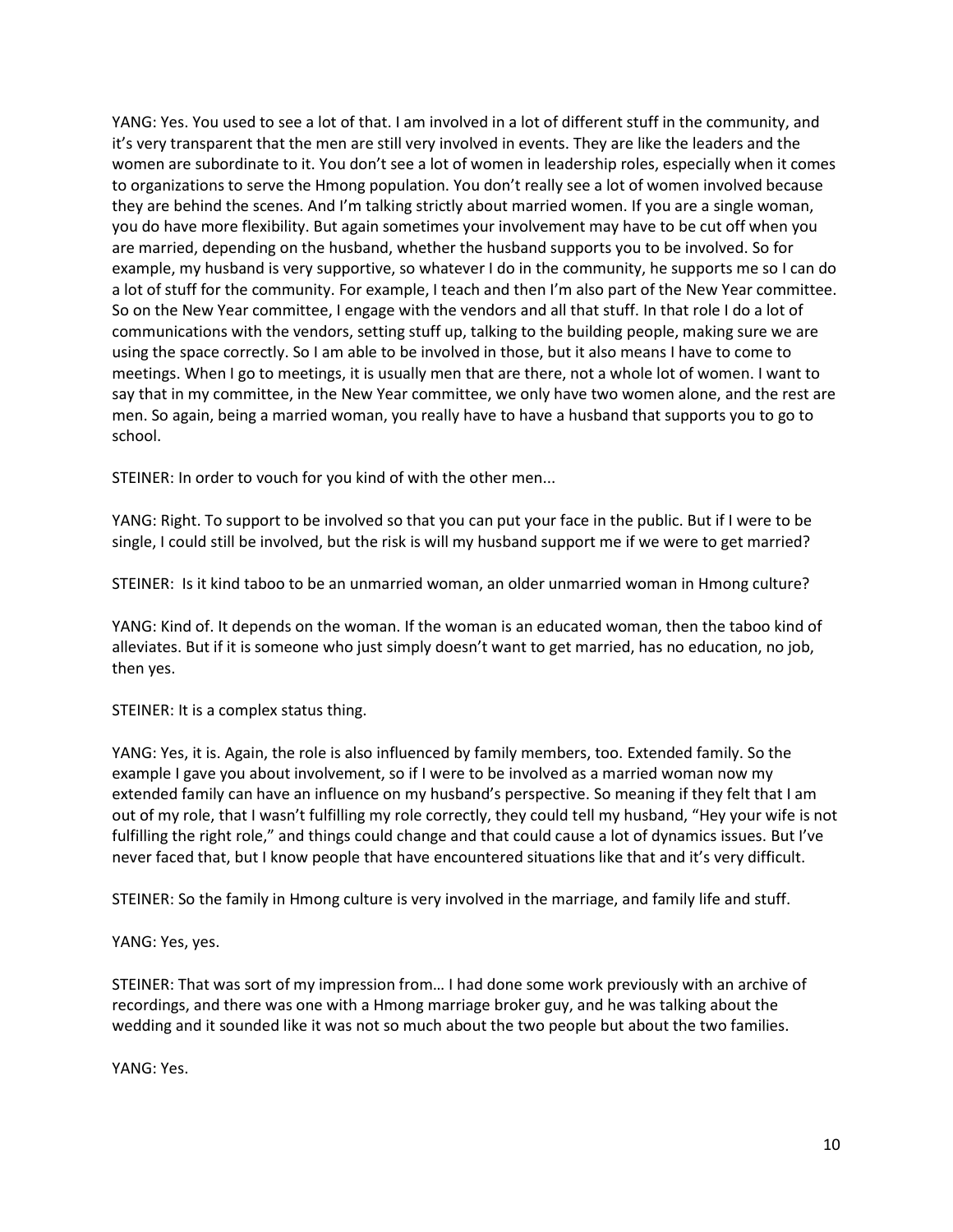STEINER: I had very much the impression that Hmong families are very involved in…

YANG: They are very involved, very cohesive.

STEINER: I do want to get to some of the stuff you have but I just have one last question about this family stuff. Since Hmong people are kind of scattered around the country and the world, I wonder how that is for maintaining family bonds and clan bonds and stuff like that?

YANG: Sure. That's a perfect question for me. My husband, for example, he has a lot of family members, but they don't live together. They don't live together because of work. So they don't get to do the daily activities together like the picnic. They don't get to hang out together very often. But they have a scheduled annual meeting for all the family members to come together. That's their way of staying connected to each other, or they call each other on the phone. Right now with technology with phones and Skype, Facebook, and all the social media stuff, it allows families to be more connected although they don't live physically together. So it kind of costs the bonding, but I haven't really seen families being disrupted because they live far away from each other. They are always connected one way or the other.

STEINER: The technology is becoming a new tradition to keep families together.

YANG: Definitely. Or they call each other on a monthly basis or maybe every six months just to see how things are going. And with Facebook and social media, you get to see each other, what exactly you do, you can go live, you can tag someone. We have a relative in Texas, and he will do something live and then he can tag my husband or tag all the relatives. They have a group and they can connect to each other. They are far away but they are still connected. So it still keeps them bonded together. It still keeps the relationship together.

STEINER: I do want to see some of the stuff you have here.

YANG: Sure.

STEINER: You want to pull some things out and you tell me what you've got?

YANG: So I brought some, these are outfits.

STEINER: Do you mind if I take pictures?

YANG: No, definitely. You can do whatever.

STEINER: OK.

YANG: I bought this hat. This is a Hmong women's hat. I brought my kid's pictures and I dressed them all.

STEINER: Cute! What is this on the front?

YANG: OK, so this is dye. It's handmade. The cloth is purple and they have to dye it. I forgot what it is, but it's a cloth that they have to dye it first, and they let it dry. If you feel, it's stiff.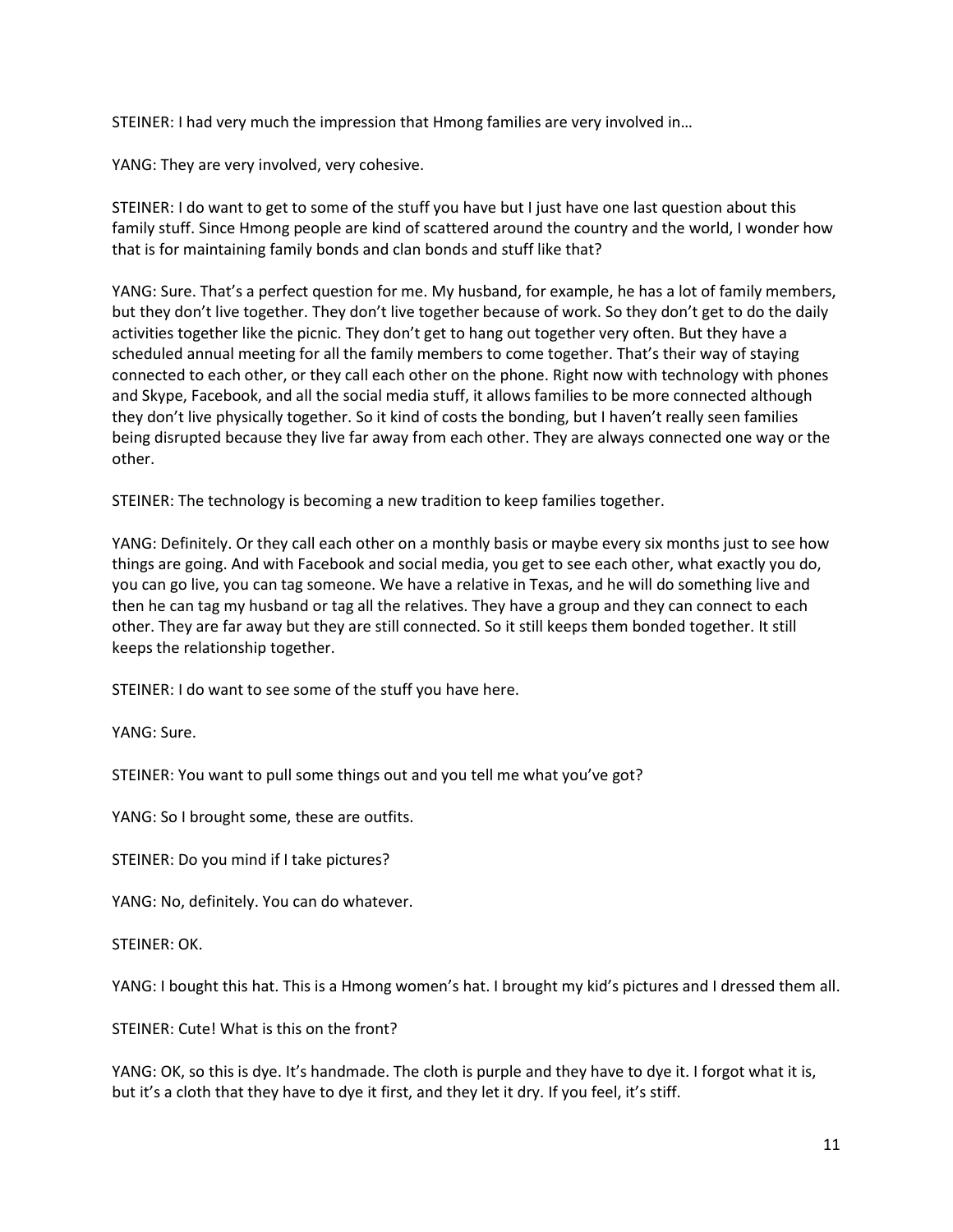STEINER: Yes.

YANG: So they dye it.

STEINER: I wonder what kind of fabric that is, linen or hemp or something. Did someone you know make it?

YANG: Yes. A woman up in the city makes this, handmade. I think she has a mold. So this is size twentytwo. She molded it together, and then hand sewed all of these together. I really don't know how she does it, but it's very nice.

STEINER: It is beautiful.

YANG: This is one of the very nice ones from the past.

STEINER: Is that yours?

YANG: Yes, it is mine. It is very like this to put it with my Hmong outfits, but I don't have it here. So this thing lines up here, and then this is a hat for White Hmong females. White Hmong – we have two different Hmong, two dialects, White and Green. So this tells you what dialect the person speaks. Traditionally we would wear what represents us, so a white dress like my daughter's, that represents White Hmong.

STEINER: Is this the young girl's version?

YANG: No. This is another outfit.

STEINER: Oh, ok.

YANG: Just a different hat, a White Hmong hat. You can wear this hat with these outfits, or you can wear this hat with the outfit. So it's just a different style.

STEINER: And this is a *qeej*?

YANG: Yes, I brought the mini one. This is my son's.

STEINER: Cute.

YANG: So this *qeej* is used for a lot of stuff. This is just a tiny one for playing for fun. But then traditionally this is used for a funeral, and for entertainment at New Year's, or just showings. It's bamboo, handmade.

STEINER: OK. Is it made around here or…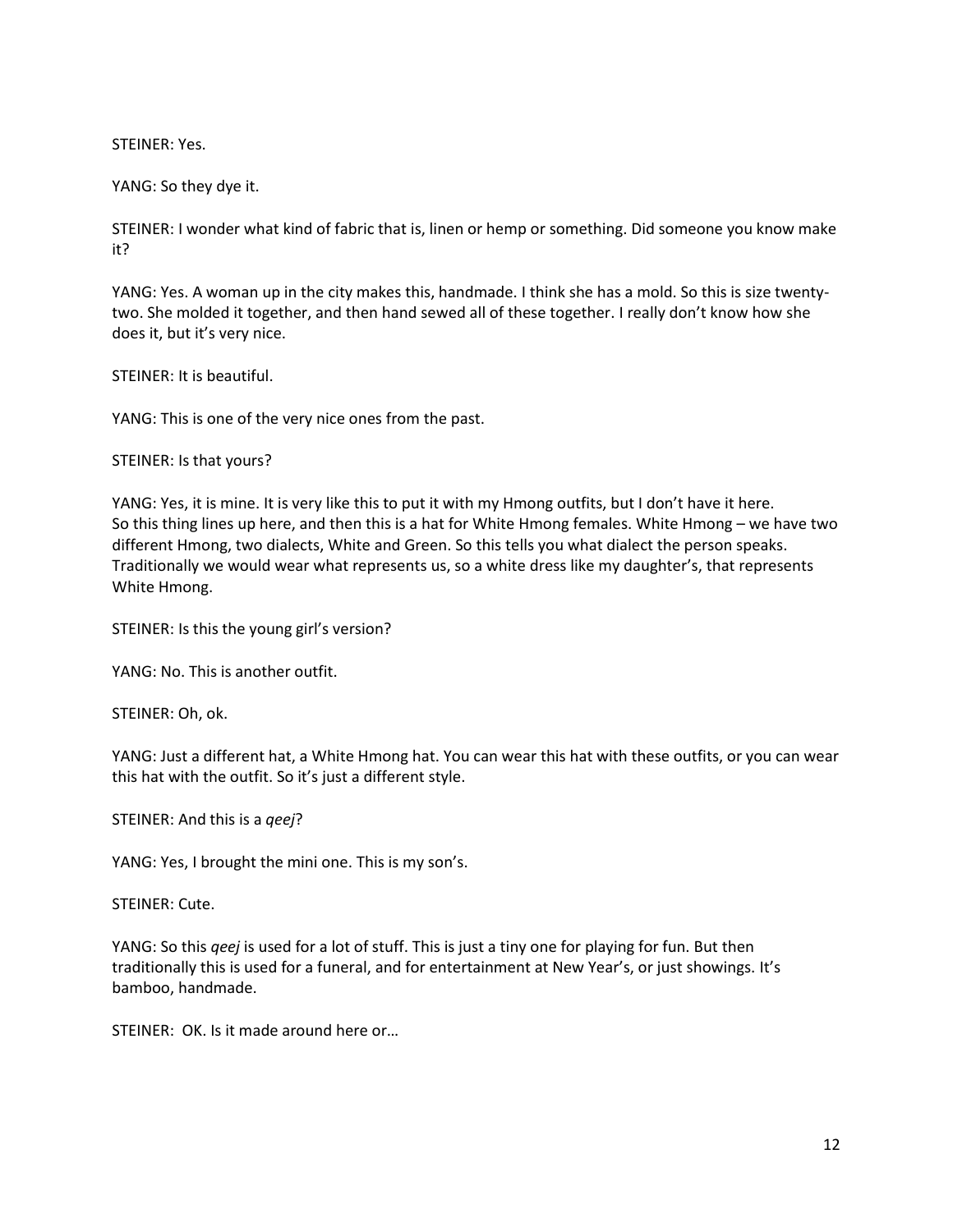YANG: This is made up in the cities. Handmade. There is a bigger version which that they actually practice and use it, but I didn't bring that because it was too heavy. Then [jingling] this is a woman's sash, handmade.

STEINER: Also made in the cities?

YANG: No, this is made in Thailand.

STEINER: Oh, OK.

YANG: This is for a woman. This is a sash like this. And this is handmade. So if you look at this one and compare these two, you can see the difference. This is machine-made.

STEINER: Oh, I see.

YANG: So you can tell the difference. Machine made and that is handmade. They literally have to sew everything together. These tiny ones, they have to sew it together.

STEINER: Do you know how to do this?

YANG: I do not. I could learn to, but with work and life…

STEINER: Yes. You have to pick your battles.

YANG: Because this would take forever to make.

STEINER: Oh, yeah.

YANG: They have to cut the pattern first, and you put it on it, and then you sew it together. Then you put all these in, and once you are done you have to use the sewing machine and put the red stuff on. So it's a process.

STEINER: Why did they use plastic, is it just for preserving?

YANG: Oh, yes. I put the plastic on just so that it doesn't ruin the actual *paj ntaub*, because this is very expensive *paj ntaub*. This one alone without the coins, I paid about 170 [dollars] for just the *paj ntaub* itself, because this is real *paj ntaub*.

STEINER: And do you keep that plastic on all the time?

YANG: Yes. So I keep it on all the time, and then I would wear it and when I am done wearing it, then I have to put it back in to preserve the coins so they don't turn dark.

STEINER: I like how these are French.

YANG: Yes.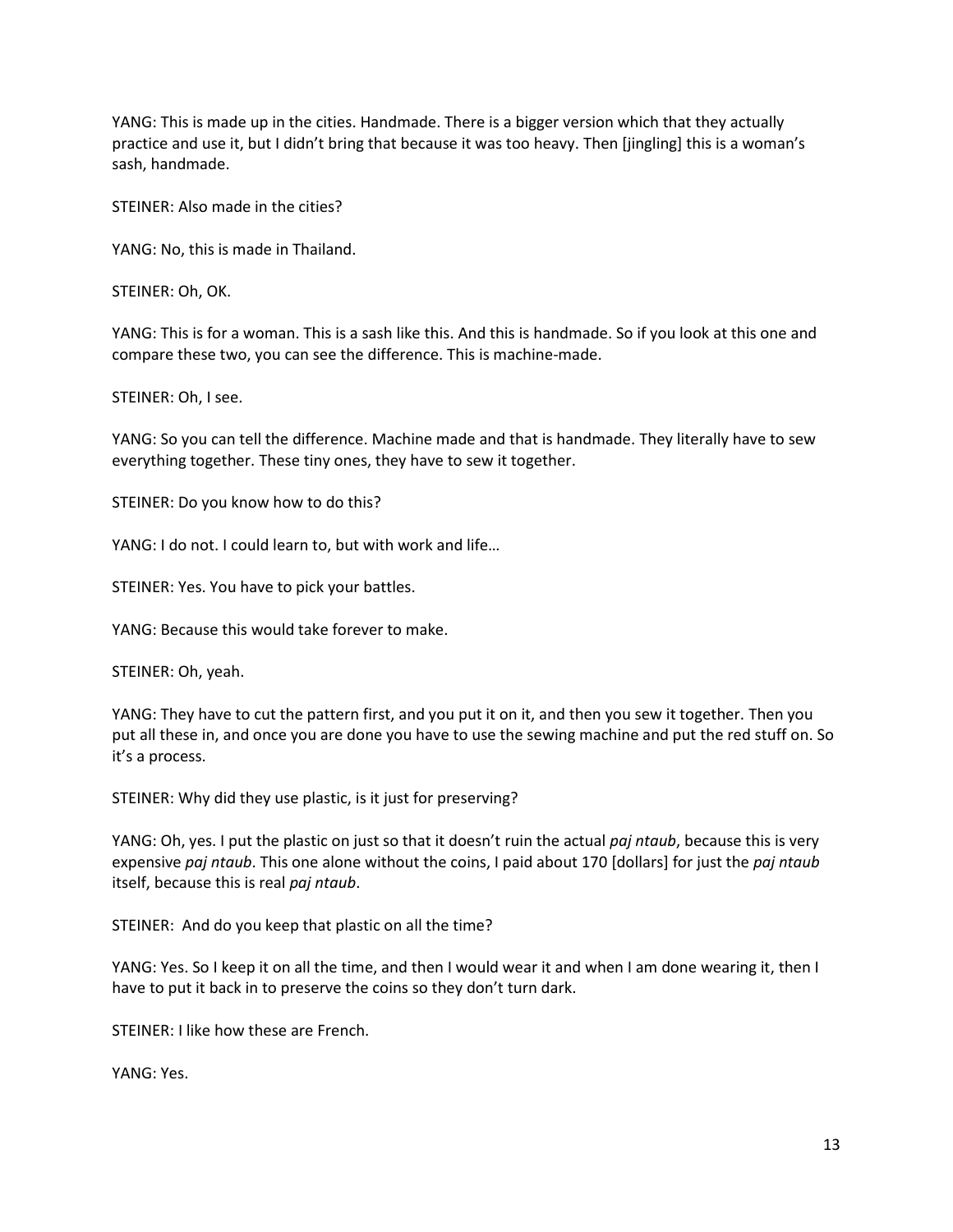STEINER: So the history of the area.

YANG: It is because if you remember the history of the Hmong.

STEINER: It was a French colony in that area.

YANG: A French colony. They came and they opened business to Laos, and that is how we obtained these coins.

STEINER: Interesting. These are reproductions I am assuming?

YANG: Yes. These are reproductions.

STEINER: They're beautiful. What did you say this was called?

YANG: *Paj ntaub*. Real *paj ntaub* made by hand. So this is very expensive. You don't find a lot of these nowadays because they are hard to make. So you get a lot of this stuff. This is for my daughter.

STEINER: Good to have the quicker made things for the kids so they are growing fast.

YANG: Yes. Definitely. And this is the skirt. This is one that's machine-made with elastic on. But there is another one that is handmade, so they stitch all of these together.

STEINER: Yes. I am going to talk to Waneng [Xiong] and his wife [Chou] who makes costumes. So that will be interesting to see. I was over there yesterday just to stop by, and she makes really beautiful outfits, so I'm looking forward to talking with her.

YANG: So this is a woman's sash with the money, and this is a man's sash.

STEINER: Ok.

YANG: So this is for men. If you look at my boy's outfit, men just have a red sash with the pants on. They wear a vest and the sash. And these are the necklace.

### STEINER: Oh.

YANG: So the men' necklace. This is a boy's necklace, but the men's necklace is usually bigger than this. And then these are hand designed.

STEINER: Beautiful. Is that from Thailand?

YANG: This is from Thailand. So you can see from the curve here, it is all men...

STEINER: These symbols you associate with men?

YANG: Not really. It is just a design that they have.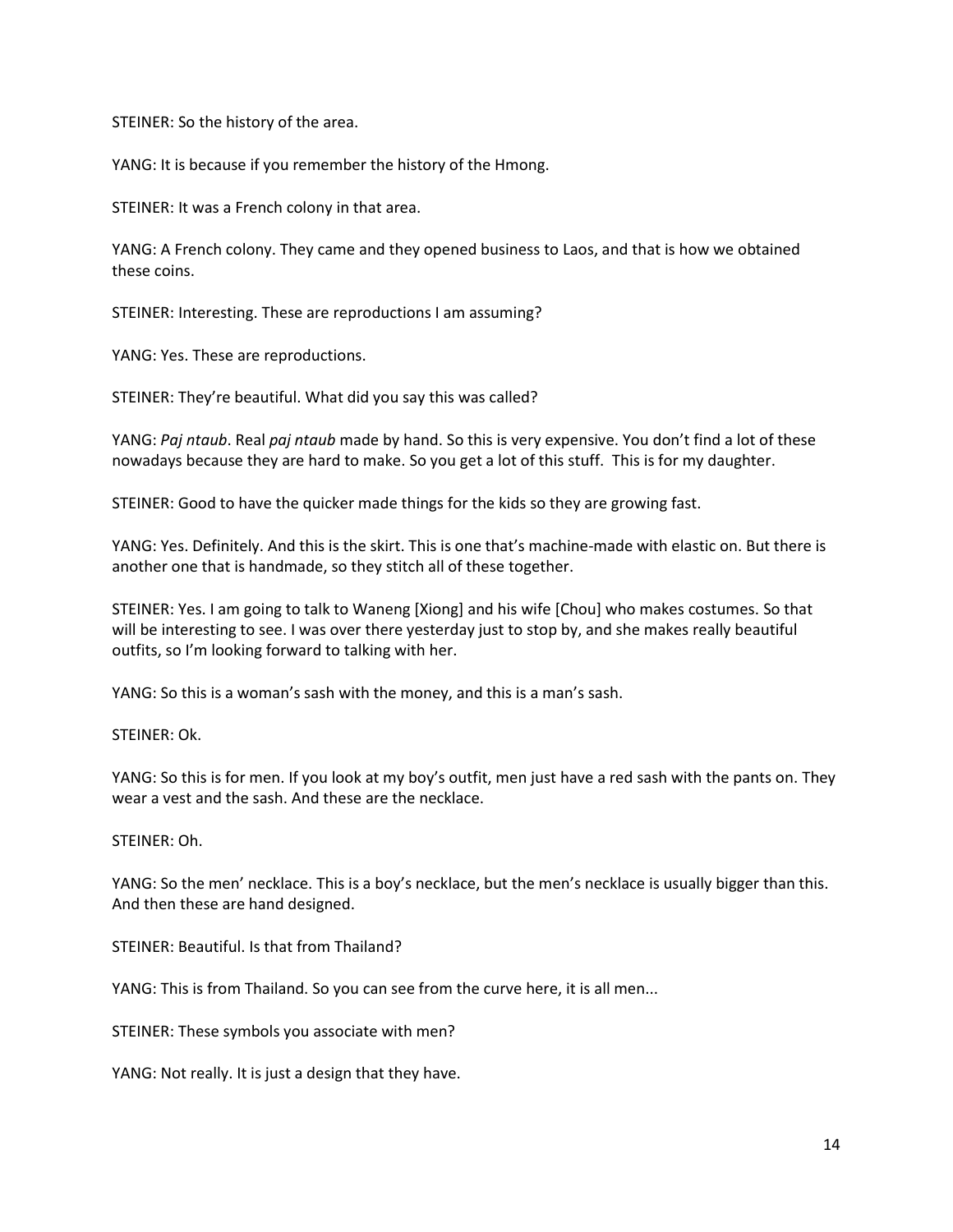STEINER: What makes it a men's necklace?

YANG: Because it's longer and it doesn't have a lot of design. If you look at my daughter's…

STEINER: Oh, yeah. I see.

YANG: I didn't bring mine because it is too heavy, but you look at the woman's it has more design and it actually covers the front. So for men, it is just very simple but woman usually have bigger plates and it covers the chest. So this is another one, I just wear this casually. I can wear this not a daily basis but to casual events. Like to trainings, or if I have to do my diversity training, I would wear something like this.

STEINER: OK.

YANG: Yes, I usually wear something like this. As you can see, it has the snail, and that image represents who I am.

STEINER: Beautiful. And that's also from Asia?

YANG: Yes. This is from Thailand.

YANG: Another version [jingling]...

STEINER: This is machine done?

YANG: Yes, machine done but then putting the coin on, that's still handmade.

STEINER: I see. Is this one made here or also from Thailand?

YANG: I want to say that this is made in Thailand. They actually have a print in Thailand now that does this, all the printing. So they do the print. I think that's maybe in Chiang Mai, or somewhere in there. They do the print. This is the sash, the front color. That's my daughter's. And then I want to show one that I made.

STEINER: Oh, wow!

YANG: So this is one I that I made. This is a man's shirt and it's all handmade. So men can wear a vest, or they can wear an actual shirt like this. This is White Hmong.

STEINER: Beautiful.

YANG: So this is my husband's. I made it when I was single.

STEINER: OK. For him.

YANG: For my future husband.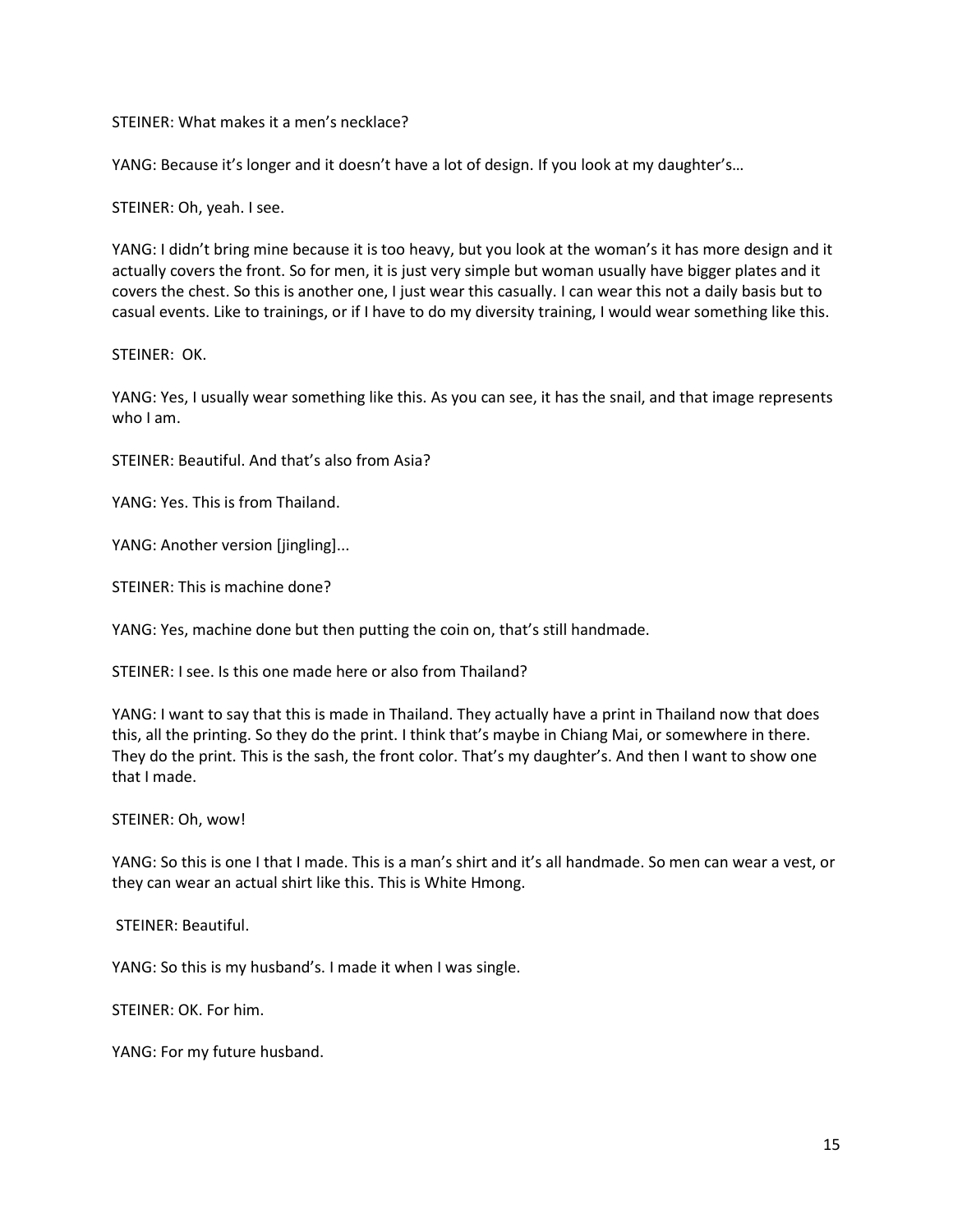STEINER: Oh, with your specific husband in mind, or you made it kind of like as someday I will give this to my husband?

YANG: Yes, with that mindset.

STEINER: OK. That's lovely. Is that common to make items like that for a future partner?

YANG: Yes, not very common, but then again part of the role, women's role, is to be able to sew. So you would have to be able to do this kind of stuff. Like make new outfits for the family, for the husband and the kids. This is when I didn't have children, so I had a lot of spare time.

STEINER: That is beautiful.

YANG: Thank you.

STEINER: What do you call this kind of stitching?

YANG: This is hand stitch, almost like embroidery.

STEINER: English call it cross stitch.

YANG: OK, yeah. It is cross stitch.

STEINER: Is there a Hmong word for it?

YANG: *Paj ntaub tawm laug*. And this is the one here, *paj ntaub mos*, because it is very tiny stitch. I can write it for you.

STEINER: OK, thank you.

YANG: The men's pant is like this.

STEINER: Did you also make that?

YANG: No, I did not make this. This is made in Thailand. Actually, I made this but I got the design from this one.

STEINER: Oh, I see. I see the similarities in there.

YANG: This was made in Thailand but then we can always copy the design. This pant is a Hmong type Green Hmong type because of this….

STEINER: Yes, I've seen that kind of stuff. You see those kind of pants in places.

YANG: Yes.

STEINER: You have some applique on those?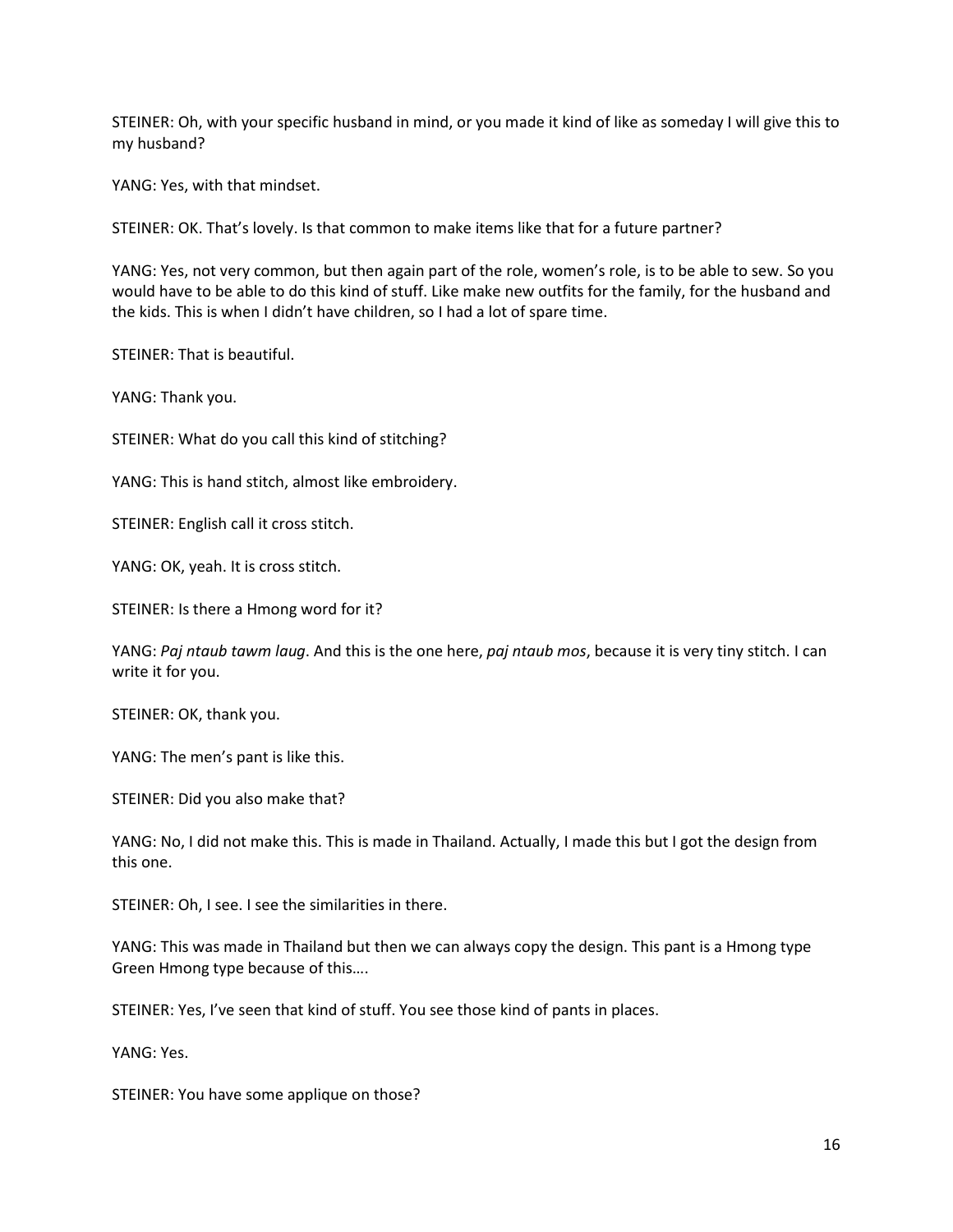YANG: Yes. And these are print.

STEINER: So they're mass produced?

YANG: Yes. And something that's more modernized, now if you look at this skirt, usually it's one and it goes with the shirt there, but now it's black and blue, again it's just a different style. And this one over here, this is *paj ntaub chia*.

STEINER: *Paj ntaub chia*. That is a kind of embroidery. Can you spell that one for me?

YANG: Yes.

STEINER: And that is just a straight sort of embroidery.

YANG: Yes. Embroidery, and I think we call it *paj ntaub chia*. *Chia* means animal, and *paj ntaub* is the cloth. Animal because of the different animals and stitches.

STEINER: OK. So this is the one you can make forms with.

YANG: Yes, some people can draw it on first, and then they embroider them, and then they sew it to this.

STEINER: I have a Hmong tapestry I inherited from my grandma. She had a Hmong family that see was friends with. Let's see if I can find it. Maybe you can tell me something about it.

YANG: Yes, definitely, if I know what it is.

STEINER: Oh, here it is.

YANG: Oh, yes, *paj ntaub qwj*, it's still the same as *paj ntaub mos* because, they call it *qwj* because it's the snail, so it's the circular...like these are the *qwj*, and the way they sew this is by hand. So it's almost like these styles. So it's *paj ntaub mos*, small stitch.

STEINER: How do you spell it?

YANG: Q-W-J. This is snail.

STEINER: OK. So this was to represent snails then?

YANG: Yes. It has a different meaning but we haven't really finalized what it means.

STEINER: OK.

YANG: So it's *paj ntaub qwj*, but the actual way to make it is *paj ntaub mos*.

STEINER: That is the technique. Ok. Yeah, I have that hanging over my study table.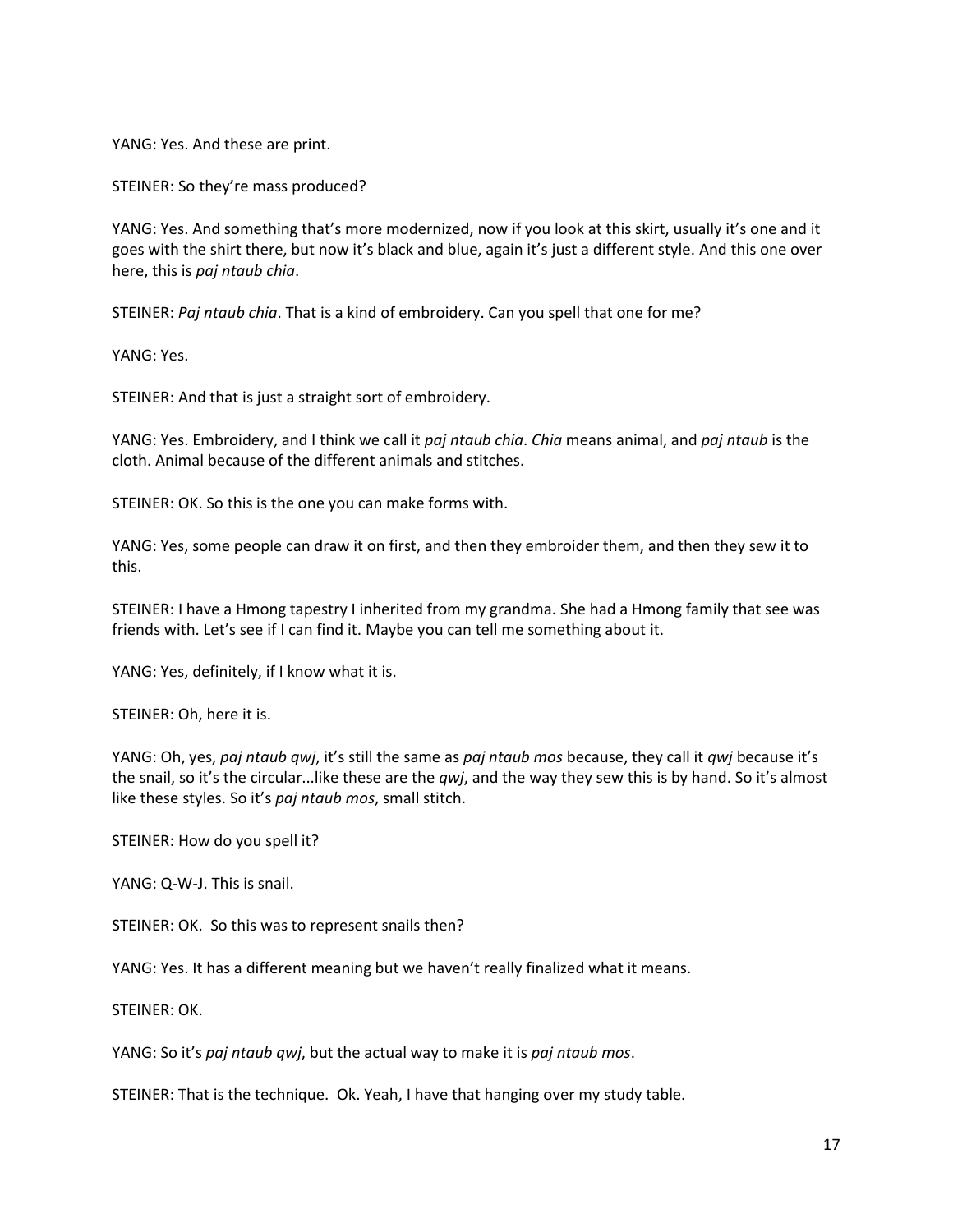YANG: Yes. And you can use that for placemats. You can put it on a table and then put glass on top of it.

STEINER: Yeah. My grandma became friends with a Hmong family and they gave that to her.

YANG: Oh, okay.

STEINER: Then she left it to me in her will because I knew I like tapestries and things like that. That is a very special object for me. But I was looking forward to finding out more about it.

YANG: Now I'll put this one on, just so you know. Notice that the men's shirts do not have the back to them.

STEINER: Oh, I see. OK.

YANG: This is called *da chua*. Men, they just have an open back.

STEINER: Ok.

YANG: All women's shirts and girls' shirts have a back, so you can see that this one has it, too.

STEINER: Oh, yes. And do you wear things hanging down from the hat, too, so you get a kind of layer of things down the back?

YANG: Sometimes we could do that, too. This is the closest to the traditional Hmong outfit. It's black and blue, but as you can tell we have changed to a modern design with modern styles. Then you just crisscross this. It will have a pin inside. And for the under shirt we would do the white shirt. I will put this on and show you why the woman's necklace are bigger because it covers the chest.

STEINER: Was this outfit from the U.S. or from Thailand?

YANG: It is from the U.S. So simple outfits like this we can make in the U.S., but the bigger one that takes time like this one, we definitely cannot make out here because it just takes time, and not a lot of people have the time to do that, especially if you work. So now this is the *daim sev*. So women always have the *daim sev*, and then there's a red sash, too. I don't think I brought the red sash but this goes on top of it. [Jingling] This is to add accessories.

STEINER: It is beautiful. Would you like your hat as well?

YANG: I just want to show you that one.

STEINER: Thank you.

YANG: Everything is so heavy to bring.

STEINER: Yes. Would you like some help?